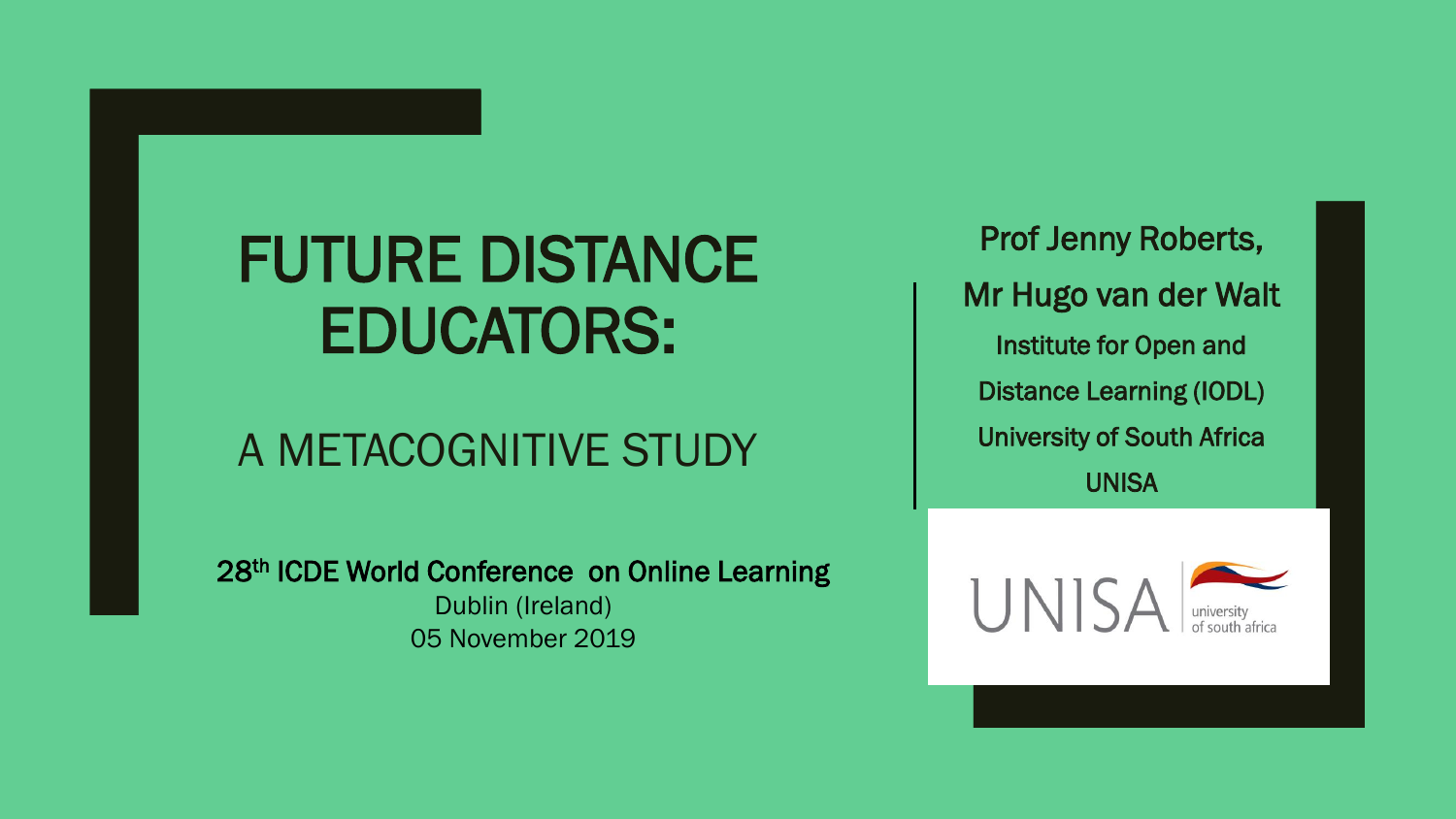To identify roles and competencies of distance education staff according to the literature (through content analysis)

To analyse quantitatively through a survey questionnaire, DE staffs' rating of the importance of each role now and in 5 years time

To determine staffs' perceptions of their competencies in each of the identified roles and present their needs for training and professional development required to fulfil these future roles

An analysis of reflective discussions with staff through face to face interviews to unpack the above findings

# **Overall** Research Project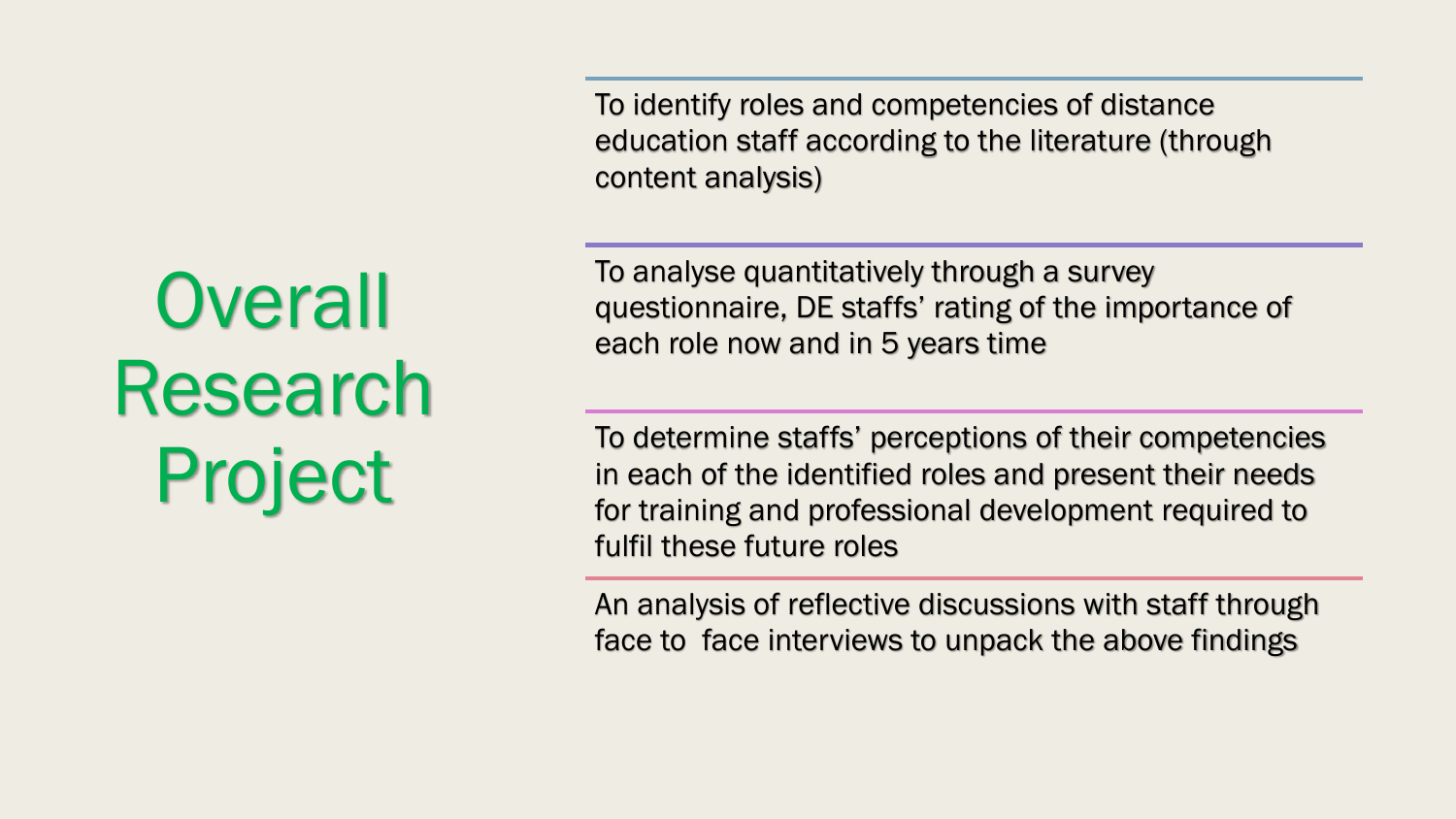

# 3 PAPERS PUBLISHED FROM THIS **STUDY**

- *1. Roles and competencies of staff teaching fully or partly via a distance* (J. Roberts and A Bezuidenhout, 2017)
- *2. Future and changing roles of distance education staff*  (J Roberts, 2018)
- *3. Future ready distance educators: a metacognitive study*  (J. Roberts & H.D van der Walt, 2019)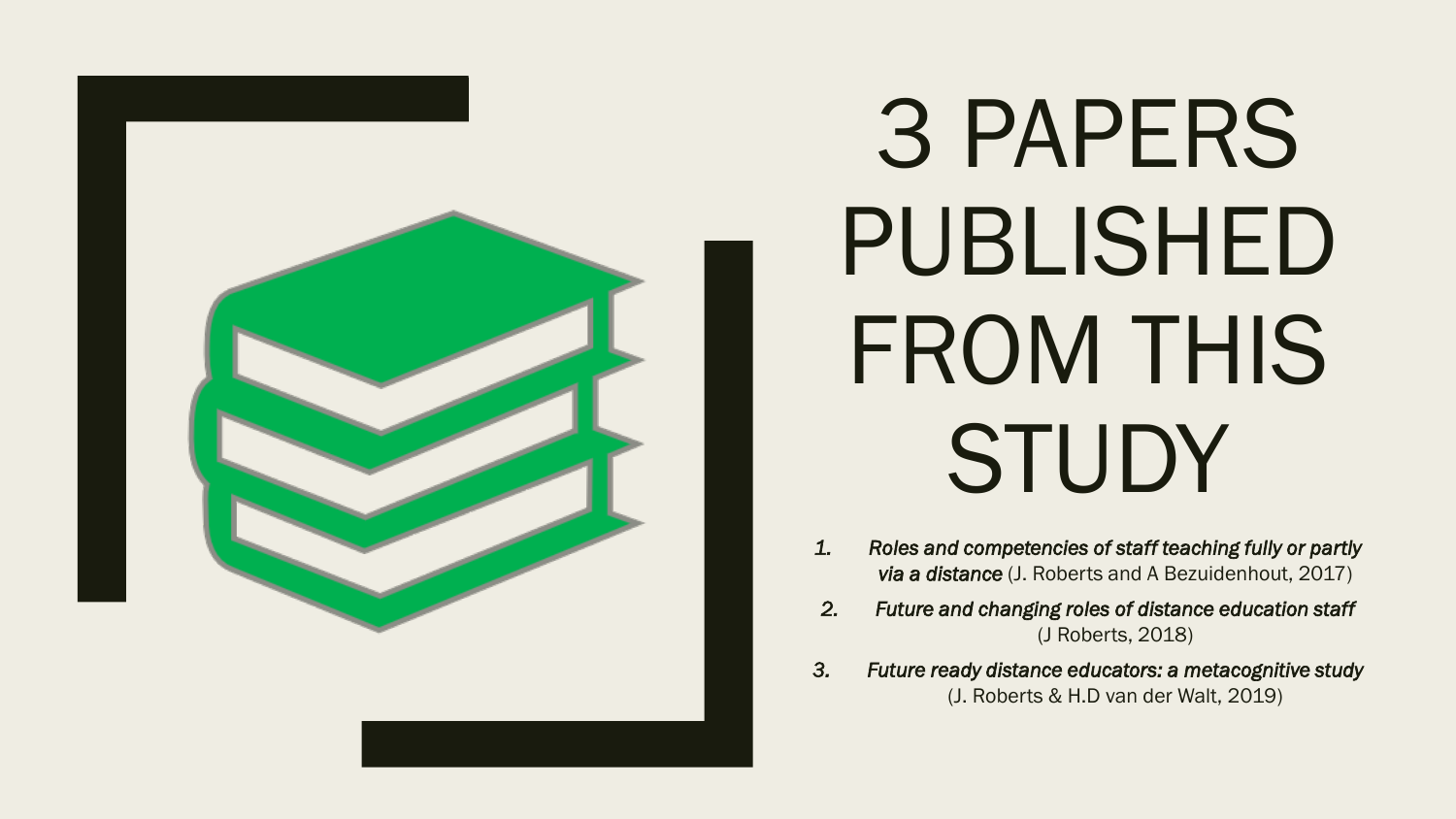### Content analysis



# IDENTIFIED ROLES

- Knowledge expert
- Student support
- Assessor
- Researcher
- Facilitator
- Technology expert
- Team player
- Mentor
- Instructional designer
- Management/Administrator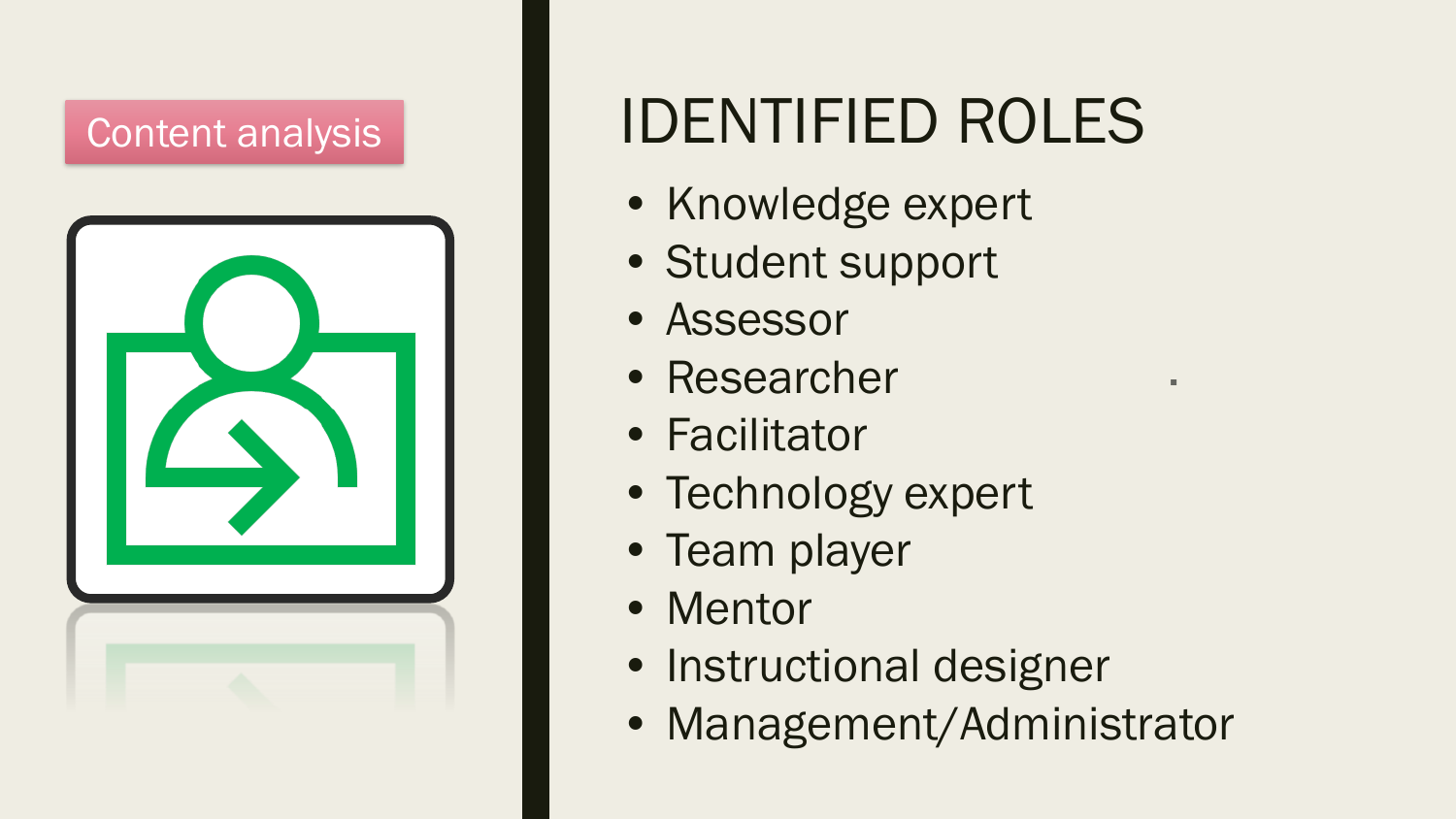

QUANTITATIVE RESULTS FROM ONLINE QUESTIONNAIRE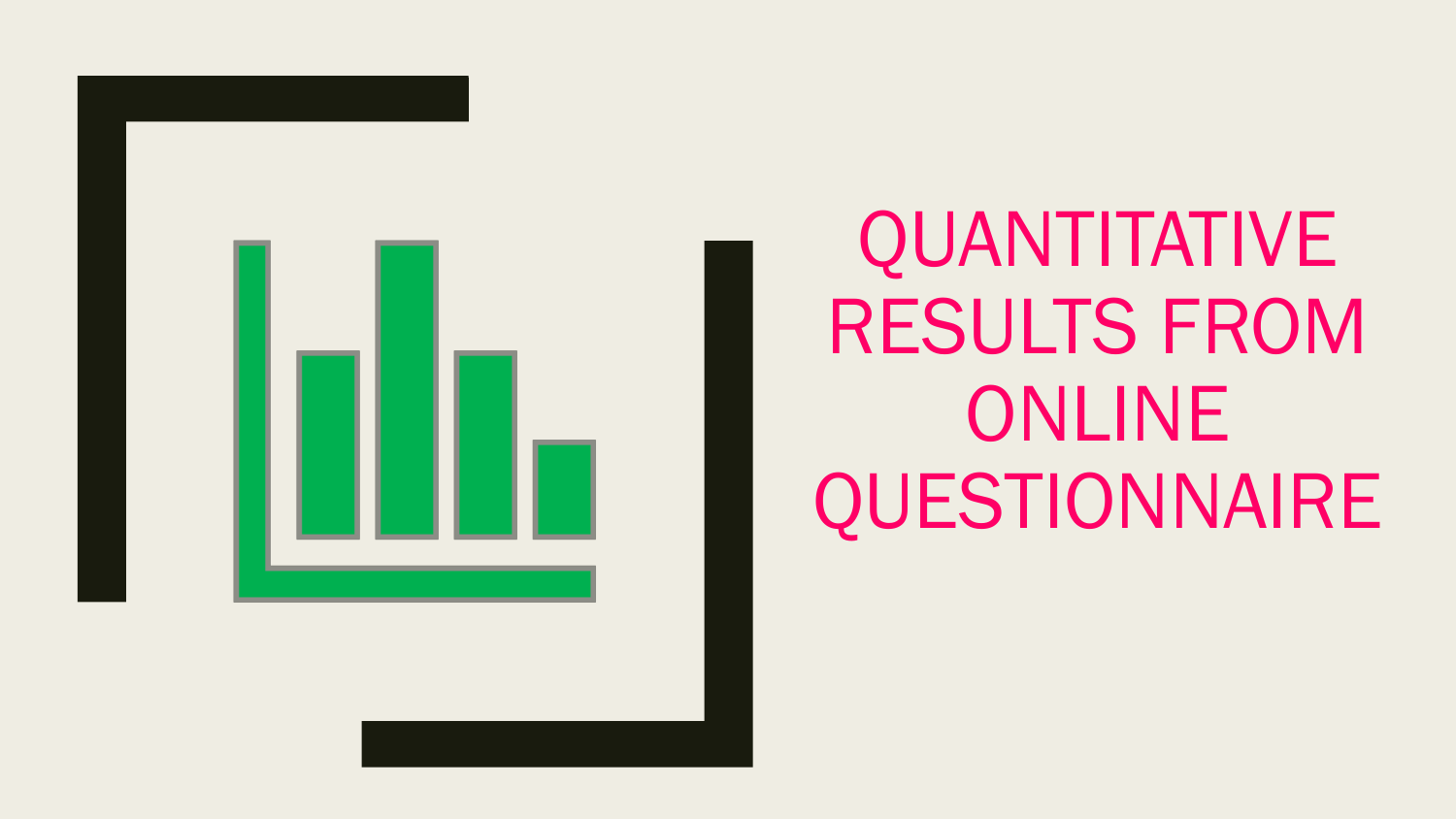### Current Roles



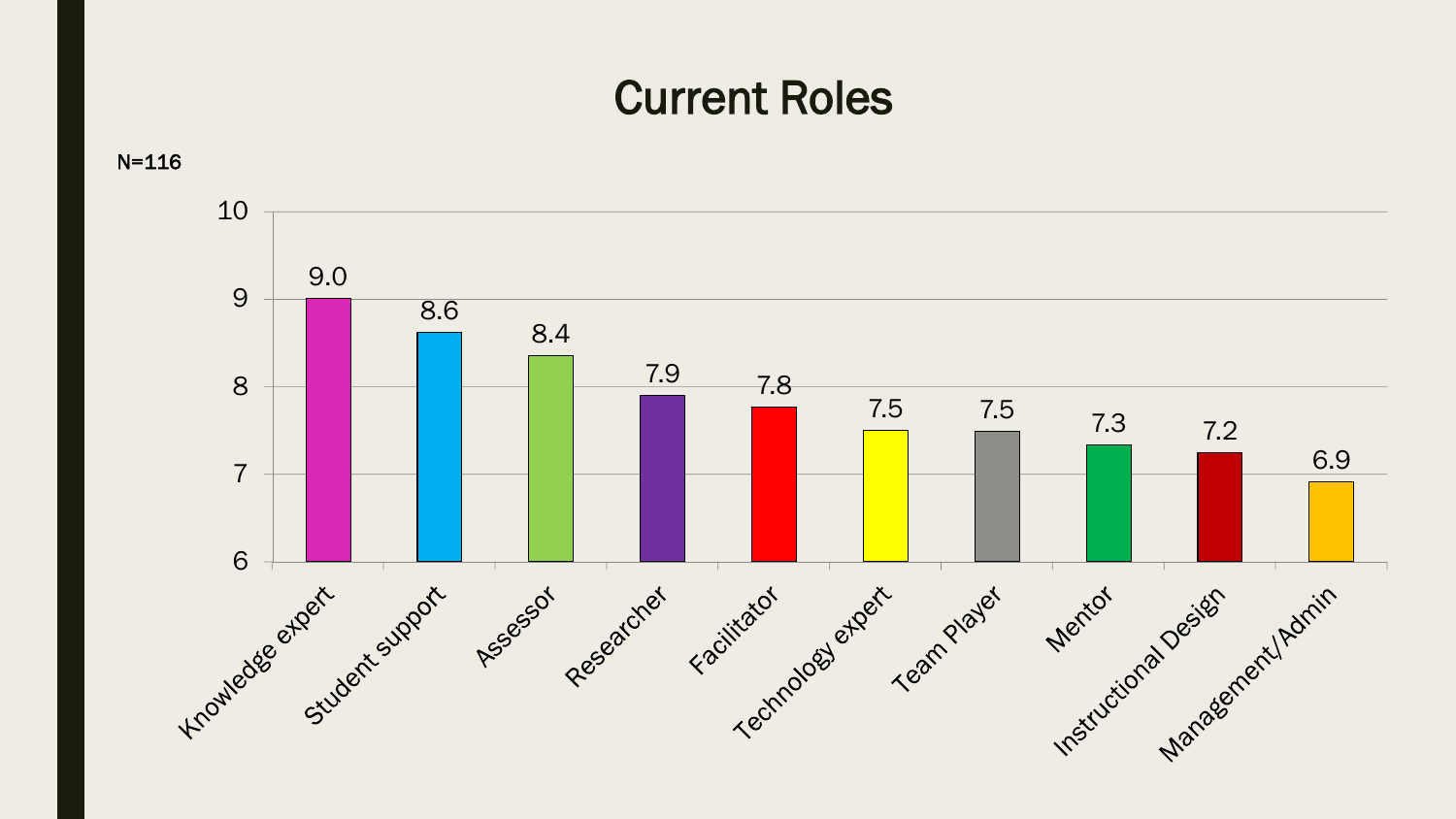### Future roles

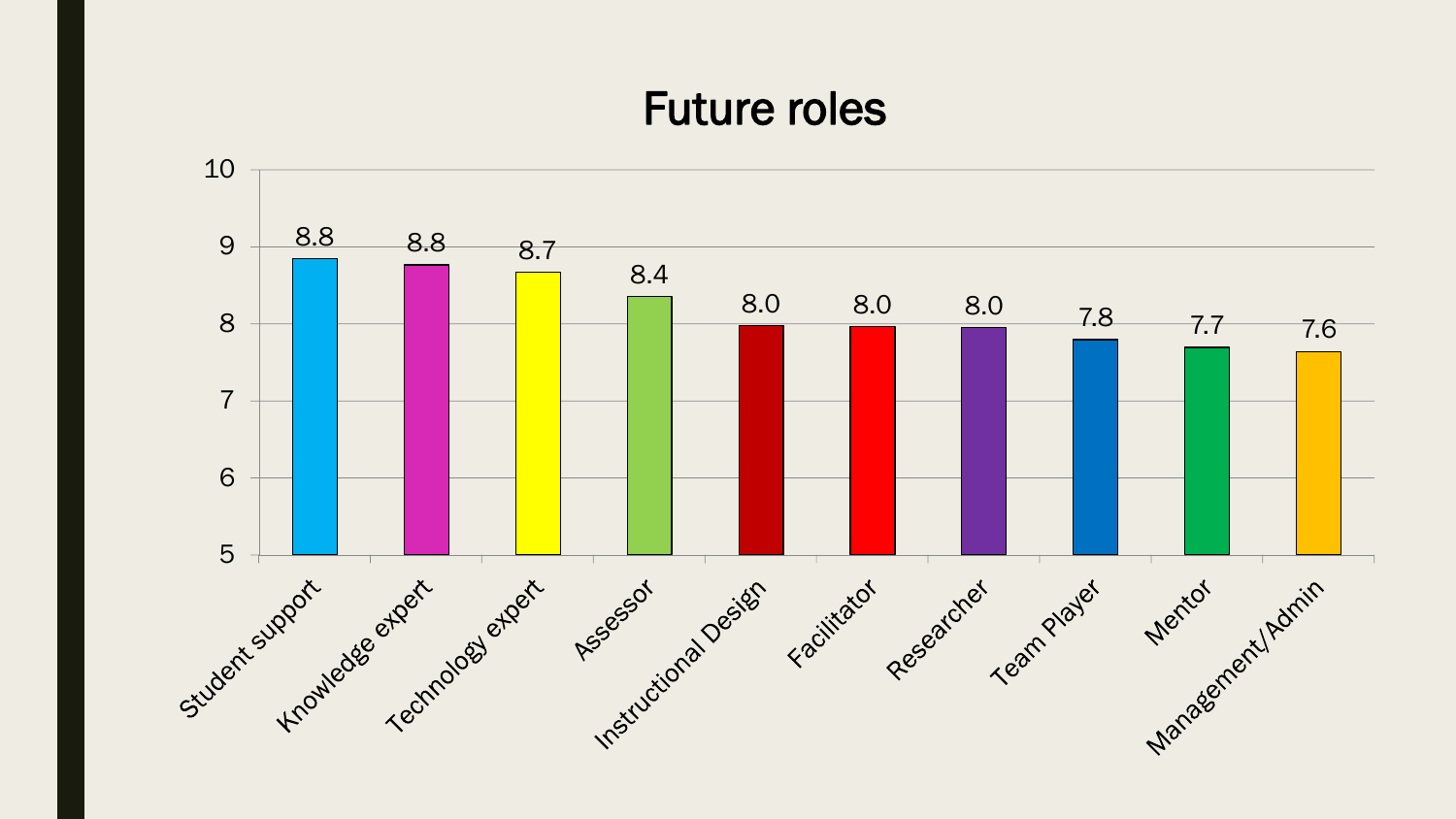### Current/future roles

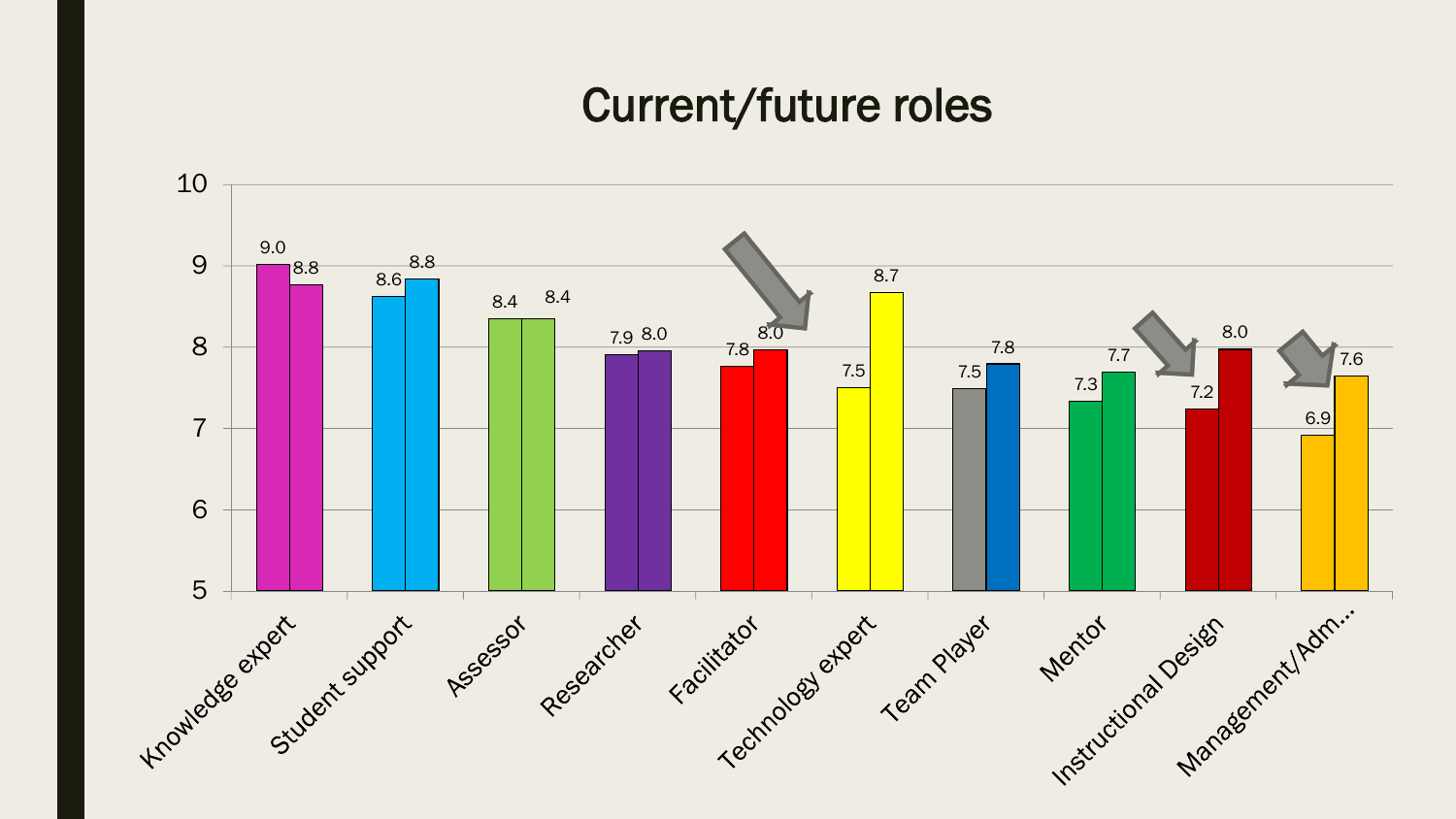## Perceived competencies

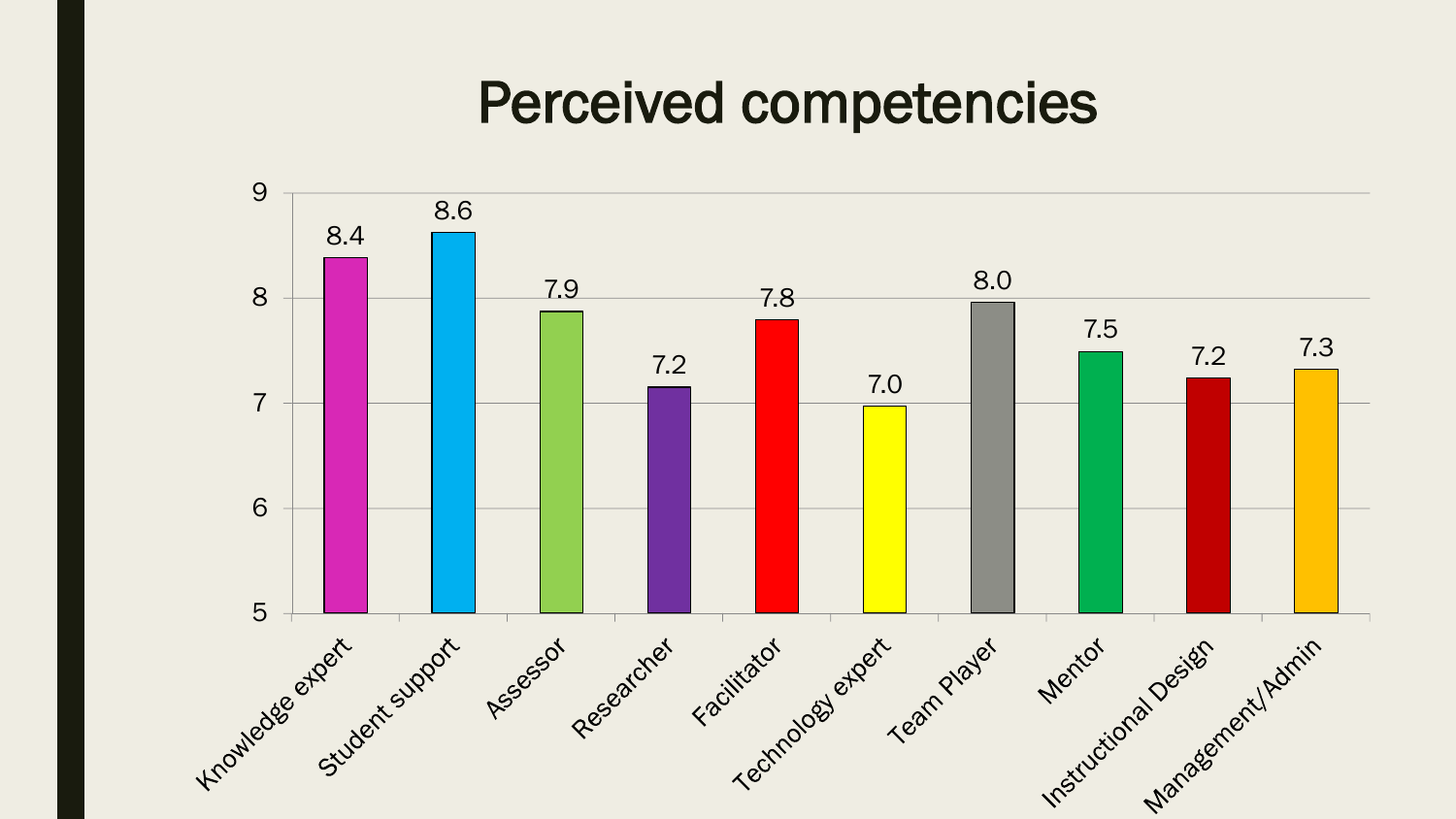## Future roles/perceived competencies

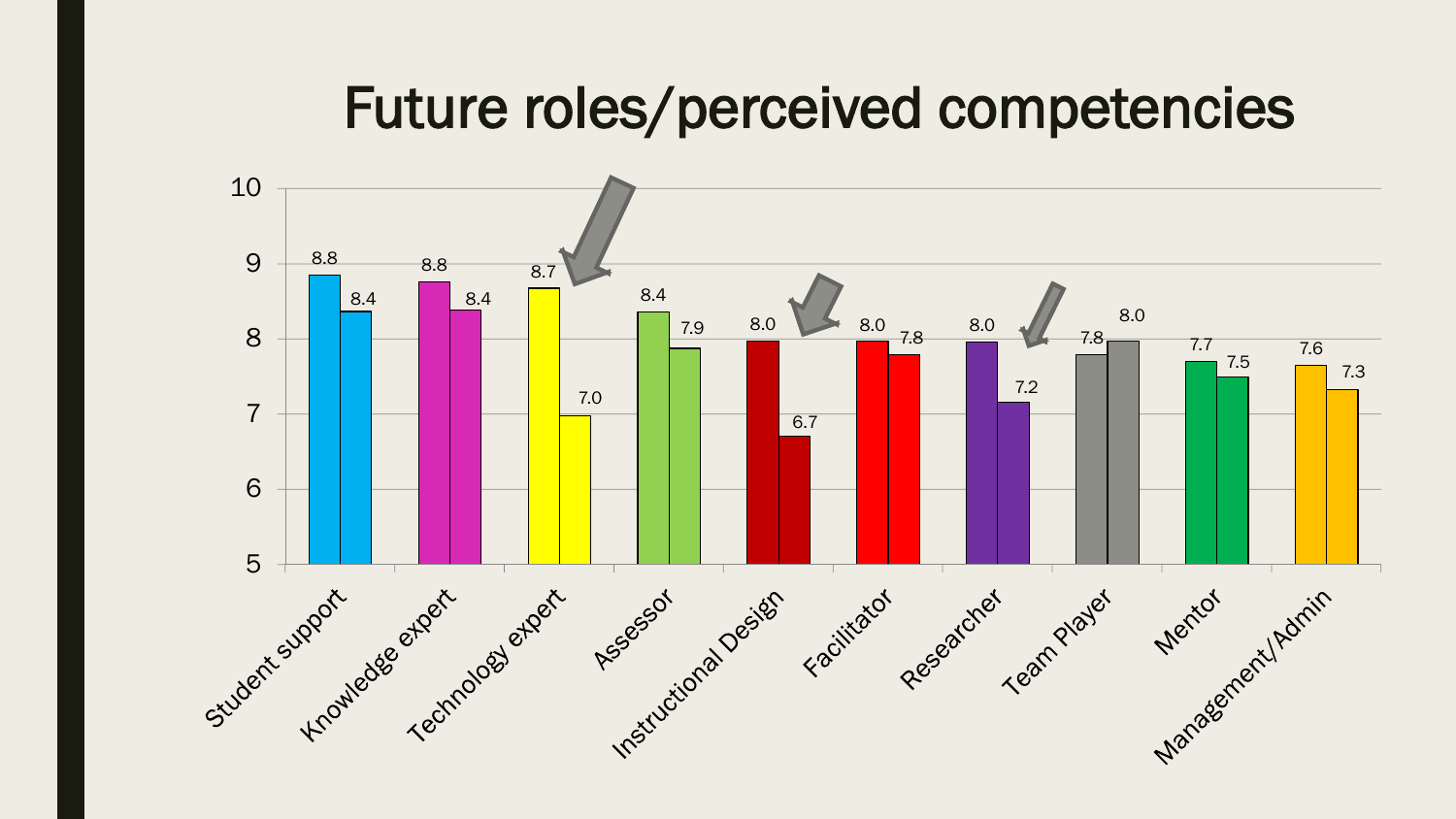# Technology expert

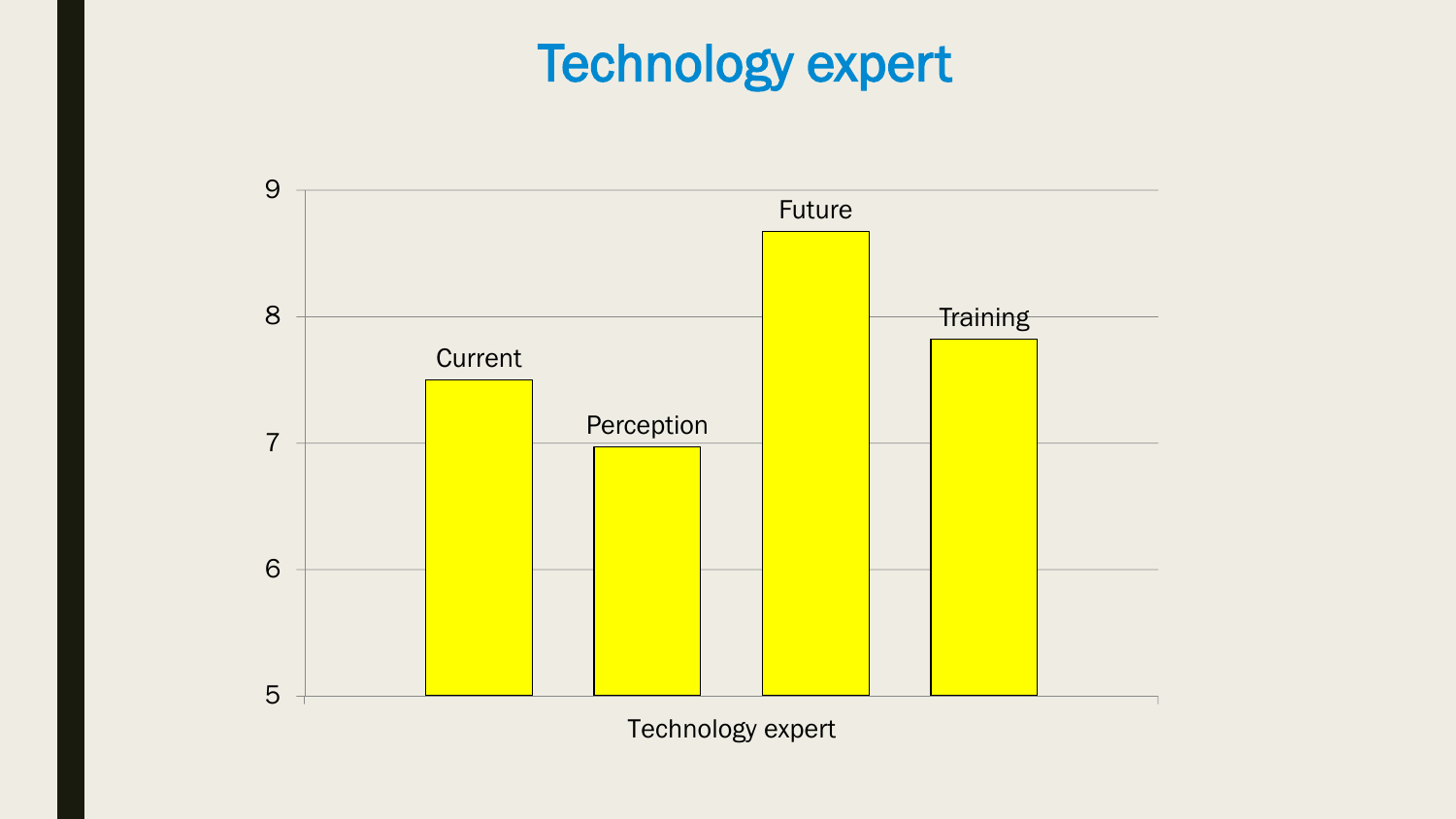lagom Not too little, not too much. Just right. Swedish.



# HOW MUCH IS ENOUGH?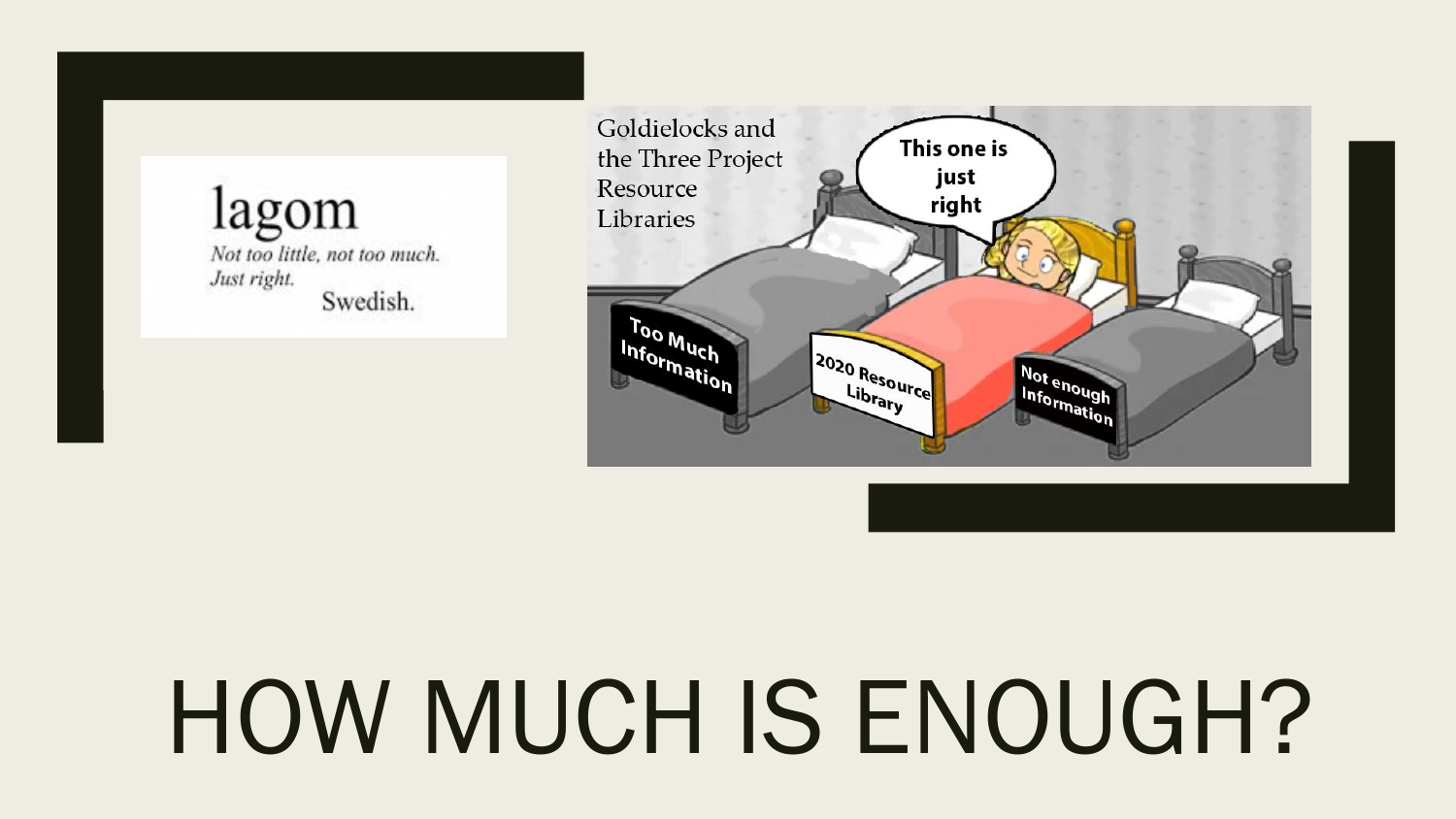# Instructional design

![](_page_12_Figure_1.jpeg)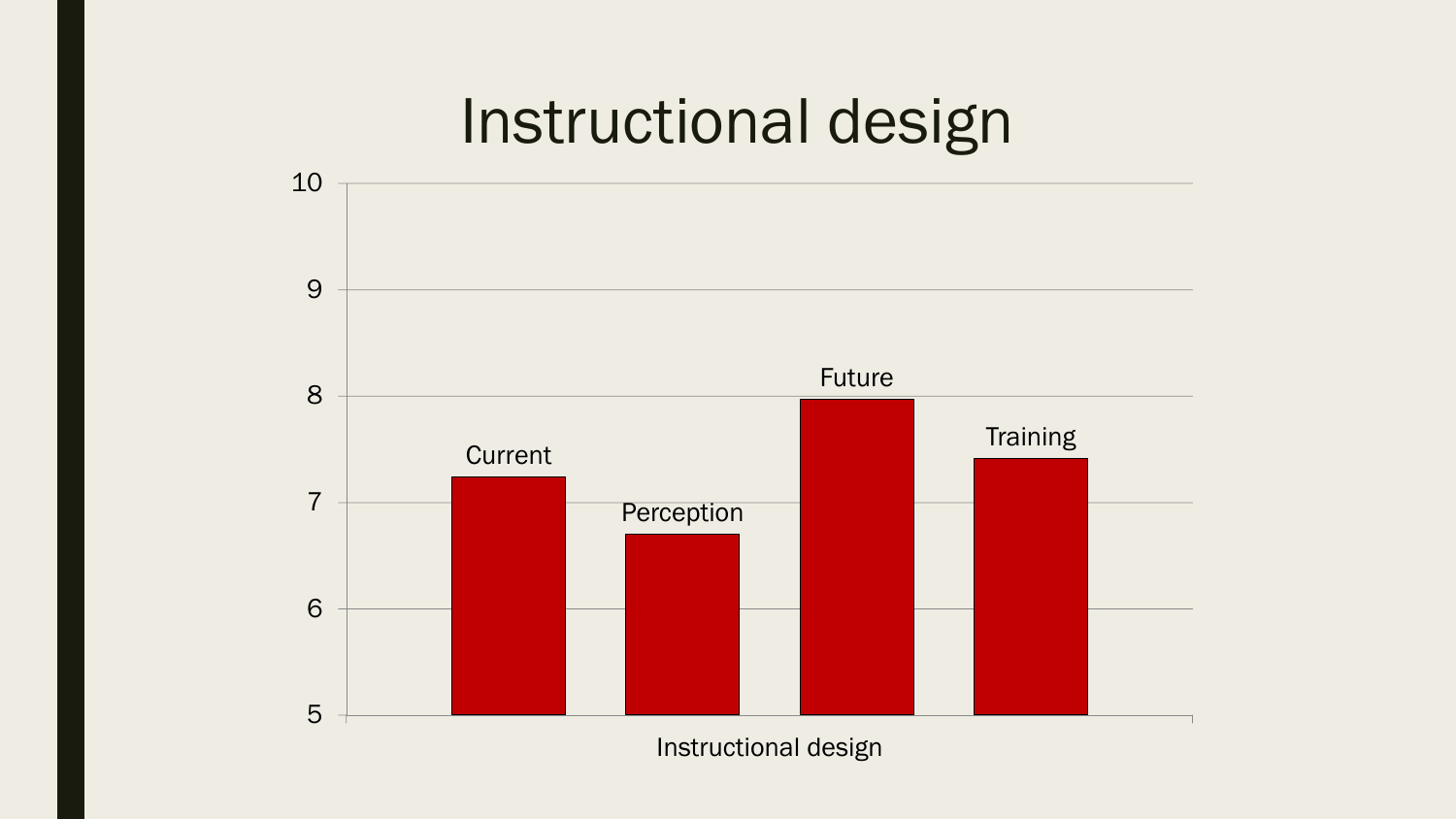### AGE – technology expert

![](_page_13_Figure_1.jpeg)

Pearson's chi-square shows significant correlation between variables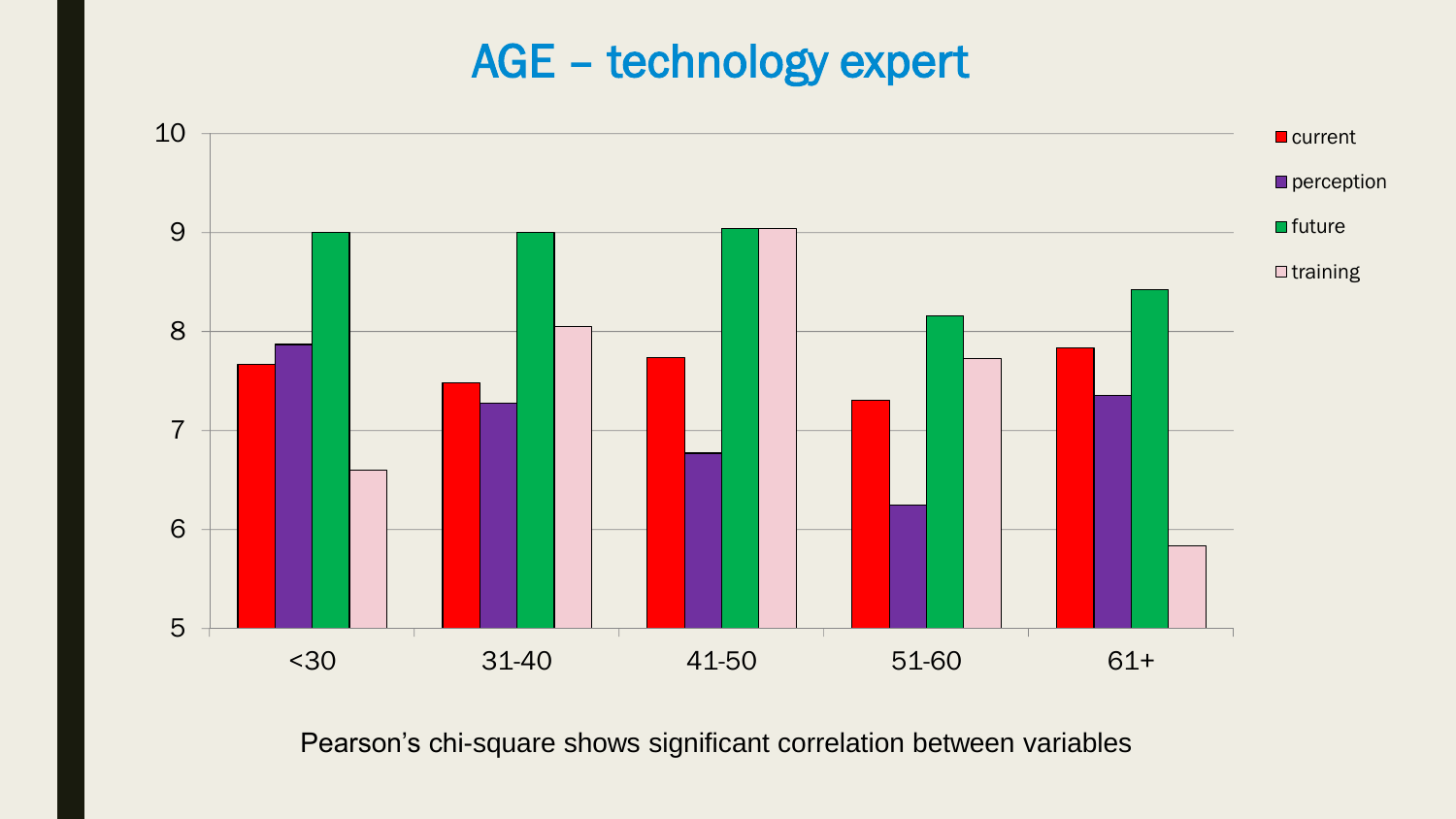### AGE – instructional design

![](_page_14_Figure_1.jpeg)

Perason's chi-square shows significant correlation between variables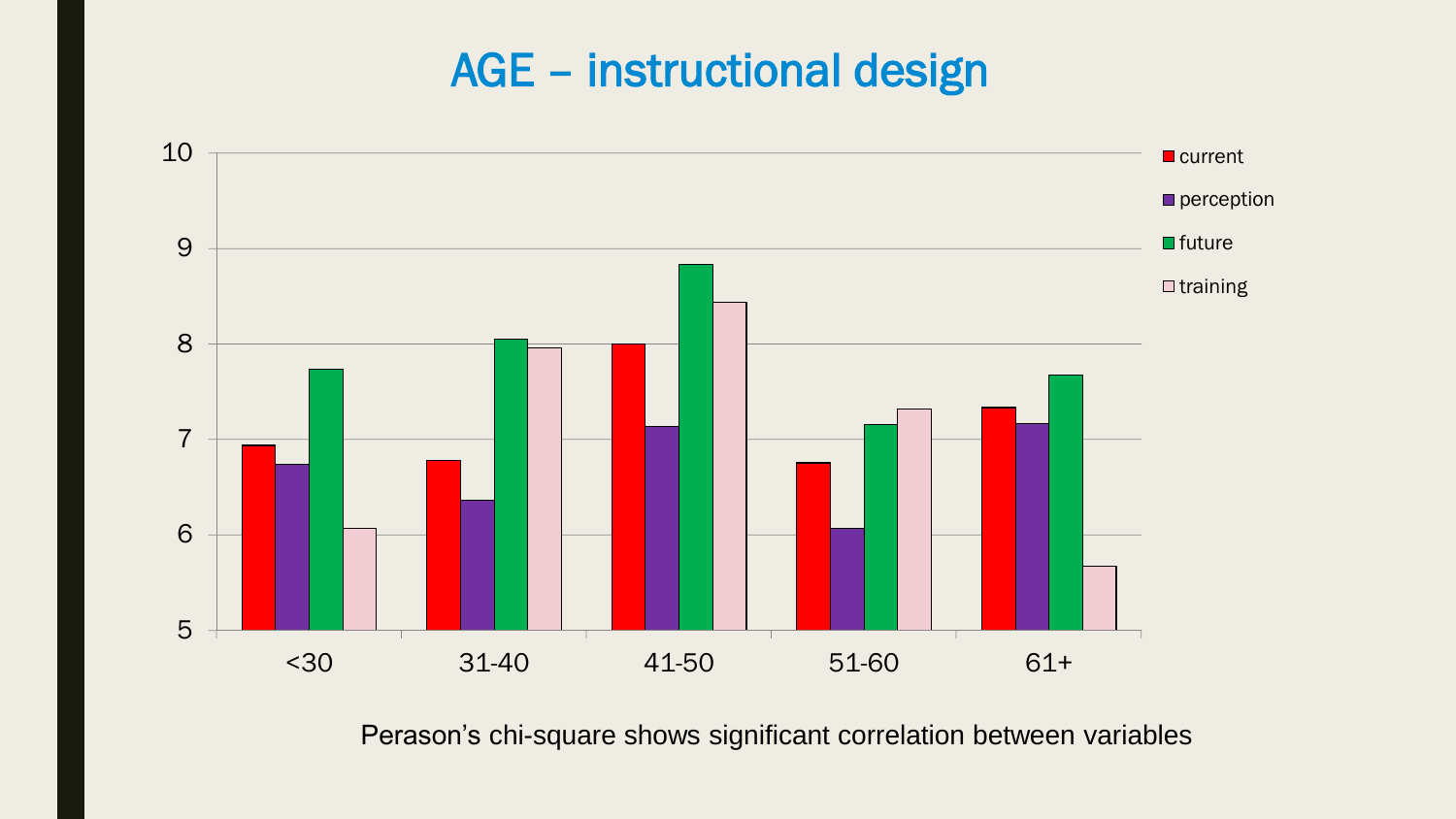### QUALIFICATION – research

![](_page_15_Figure_1.jpeg)

Pearson's chi-square shows significant correlation between variables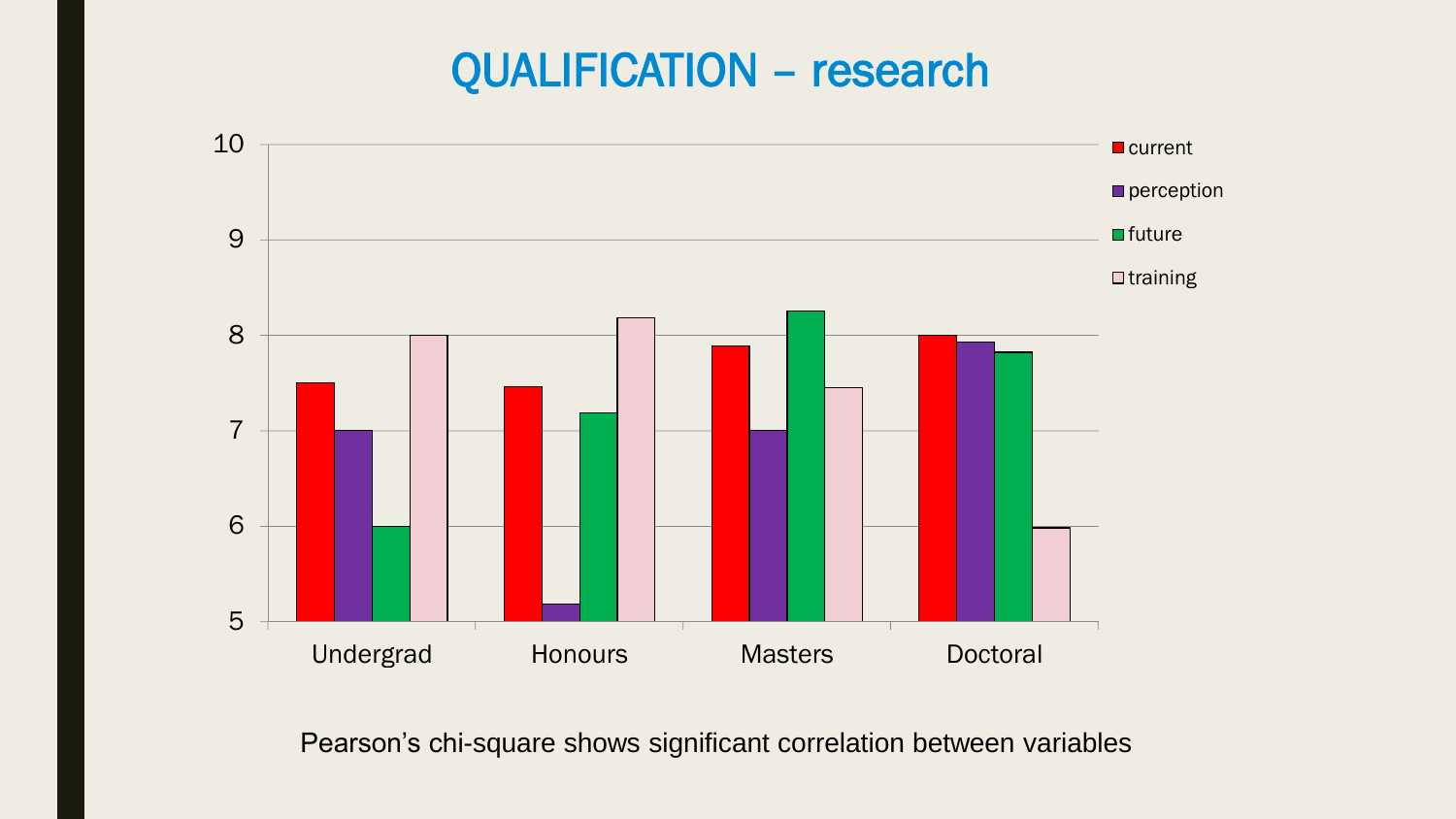## Qualitative results

In the qualitative analysis, 5 major codes emerged strongly, and these can be directly linked to some of the roles identified in the previous 2 articles.

- 1. Bureaucratic administrator (Management/Administrator)
- 2. Subject specialist
- 3. ODL technologist (Technology expert)

### 4. Researcher

5. Self-directed learner (metacognitive and reflexive practices)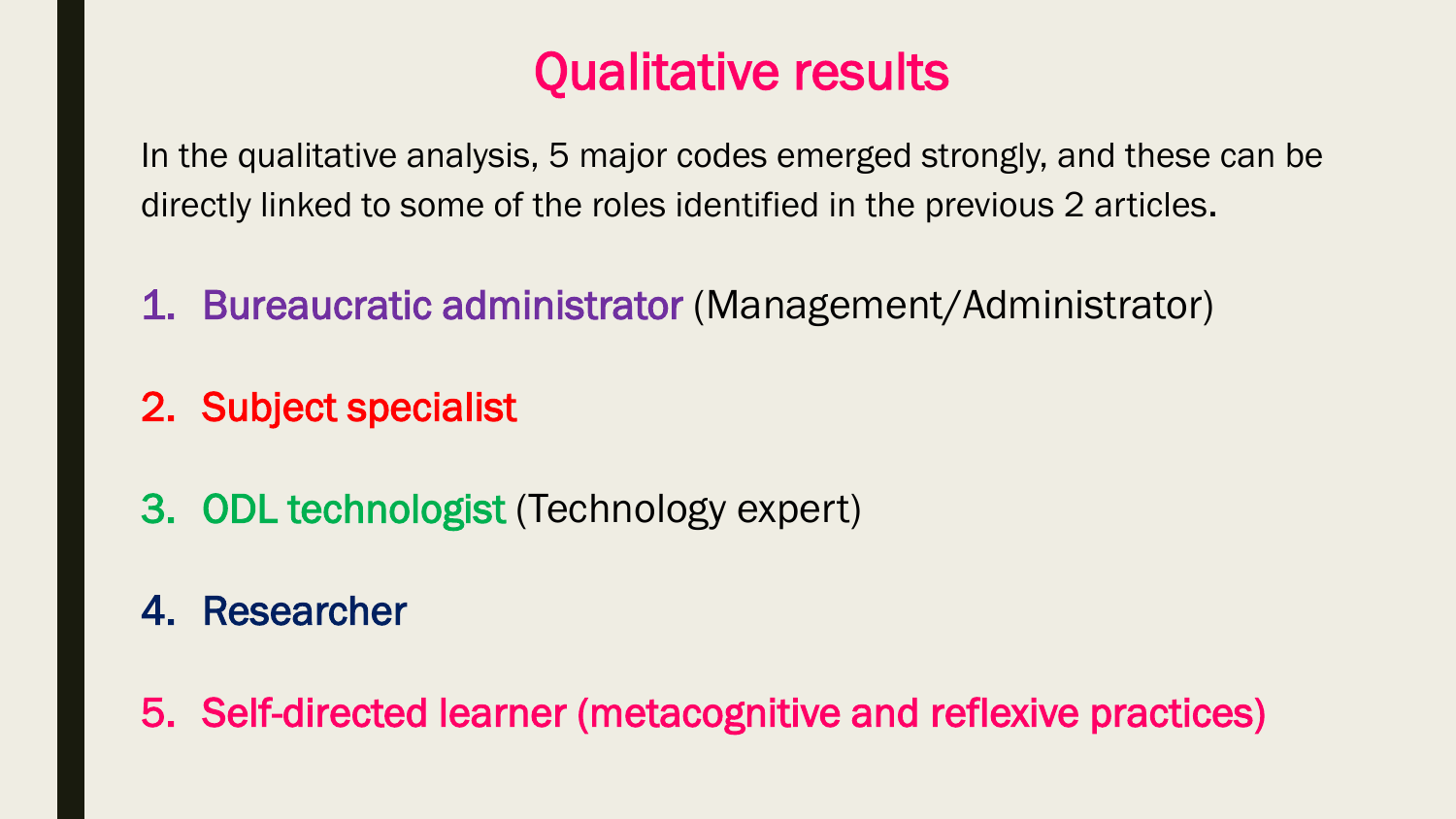# BUREAUCRATIC ADMINISTRATOR

#### Role defined

- $\triangleright$  DEr fulfilling role as administrator in a bureaucratic environment
- $\triangleright$  Prominent role in DE (Hulsmann, Makoe & Zawada, 2016)
- $\triangleright$  Although crucial to QC, removes precious time spent on academic related tasks (Paewai, Meyer, & Houston, 2007)
- $\triangleright$  Role would not dissipate from DE and could possibly increase in future.

- *"The simplest tasks are absolutely marred by red tape and forms and things like that…I do not have time for research and teaching."* (Participant 1)
- *"I am not sure If I am still a lecturer or an administrator" …because there is a lot of admin in ODeL."* (Participant 4).
- *"The other role, you know I am not the administrator. But I find myself doing a lot of admin work and when students are complaining that they did not get their mark."* (Participant 4).

![](_page_17_Picture_10.jpeg)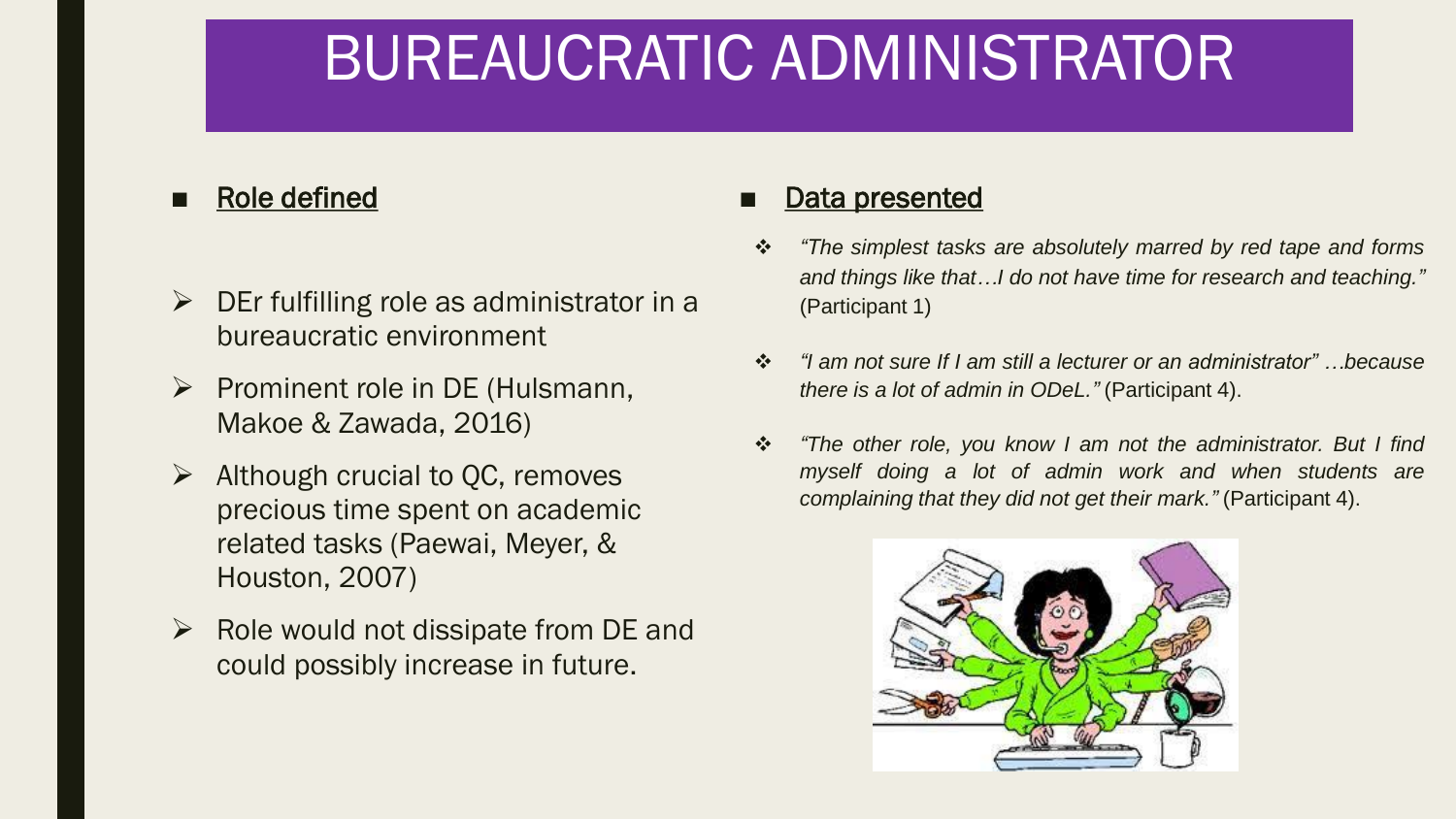# SUBJECT SPECIALIST

#### ■ Role defined

- $\triangleright$  Knowledge on specialized field
- $\triangleright$  DEr able to share their knowledge basis in constructive teaching approaches
- $\triangleright$  Keeping up with the latest trends
- $\triangleright$  Advocate and encourage lifelong learning
- $\triangleright$  Incorporating ODeL specific pedagogies, teaching and learning approaches through the use of online platforms (Shaikh & Khoja, 2014).

- *"For me one is a subject specialist, because I regard that the core of what I should to teaching and equipping students and if we lose that as the centre of what we do and simply become a research centre..."* (Participant 2)
- *"You have to know your subject and that is not all, you have to know how to teach your subject…"* (Participant 1)
- *"Well, first thing that come to mind is that I think they must be relevant in their discipline."* (Participant 3)

![](_page_18_Picture_11.jpeg)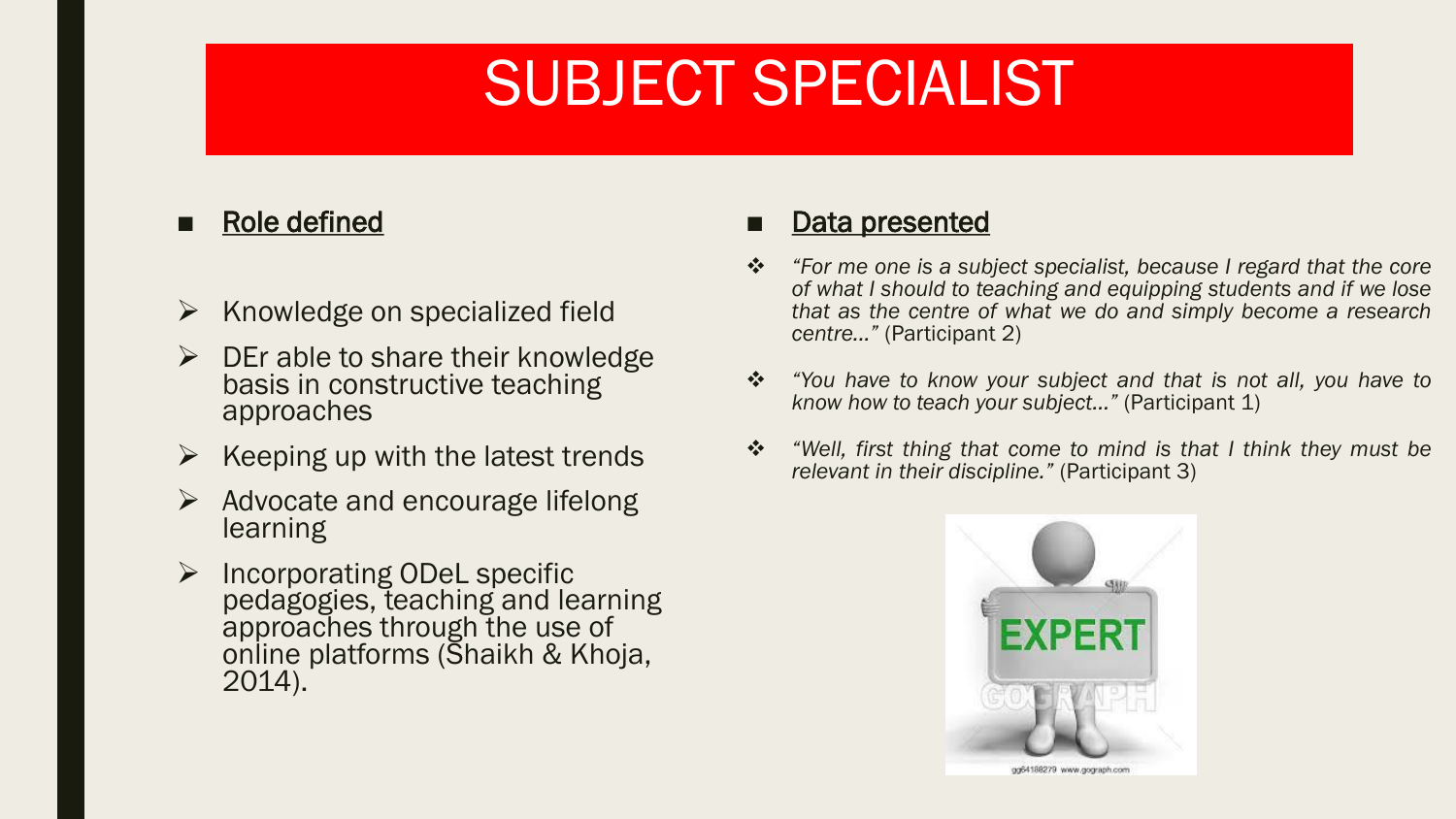# ODeL TECHNOLOGIST

#### ■ Role defined

- $\triangleright$  Role that DErs adhere to due to context.
- $\triangleright$  Core technologies and Marginal technologies (Shelton, 2014)
- $\triangleright$  DErs to be on par with tech specifically utilised for teaching and learning in an ODeL context
- Keeping up with the *"internet of things*"

- *"In a ODL context, as long as we are working with these technological tools, I think in each in every department, we should be sure that all colleagues are able to engage together as a group and knowing how to use them and why we are using them and what we are trying to achieve."* (Participant 2)
- *"How are we going to use them in order to inform teaching and learning…How to use blogs, you know and those other software's…." (Participant 6)*

![](_page_19_Picture_9.jpeg)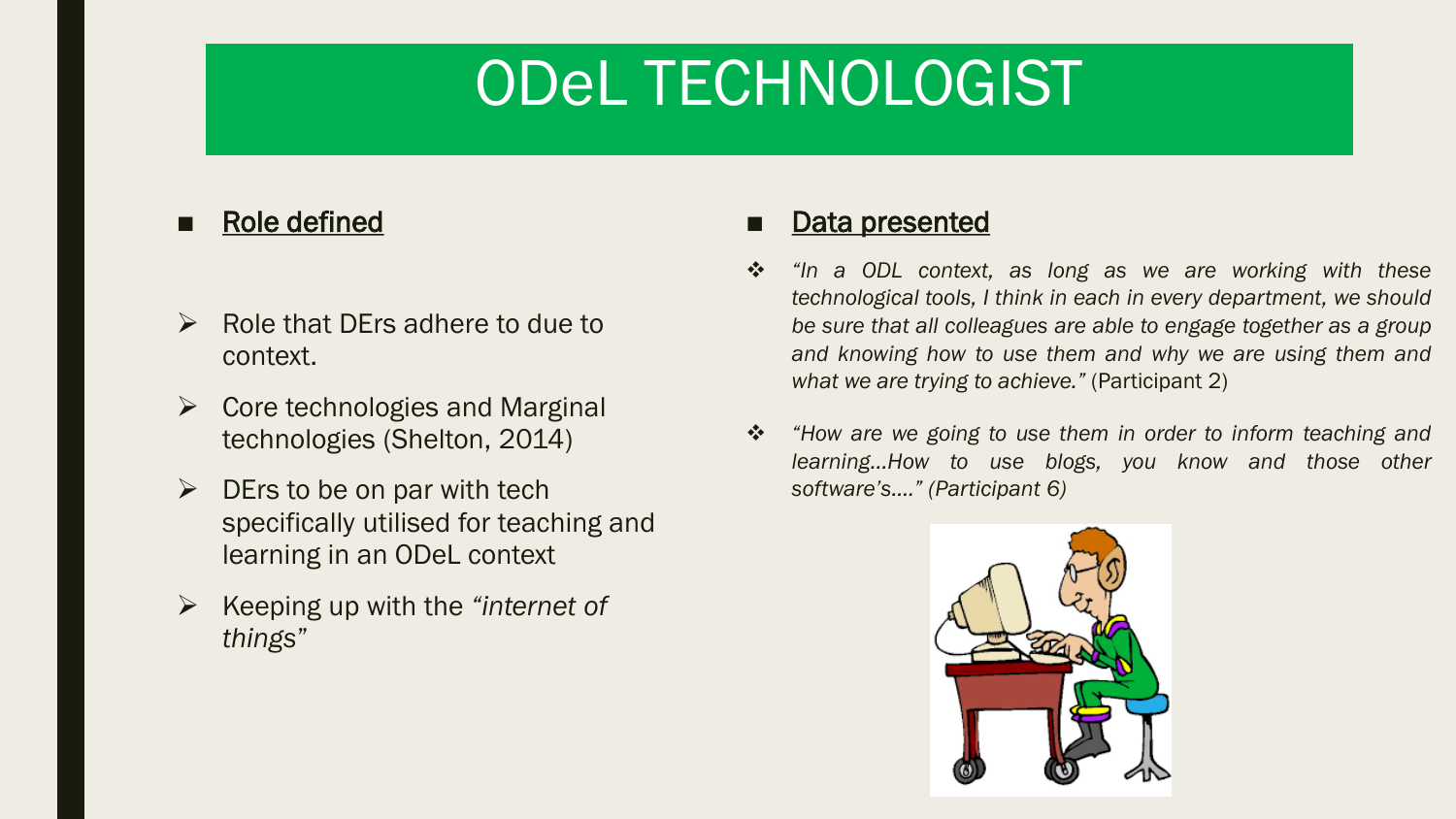# RESEARCHER

#### ■ Role defined

- $\triangleright$  Most prevalent DE roles (Lentell, 2003)
- $\triangleright$  Remain relevant in one's discipline
- $\triangleright$  Keep up to date with latest developments
- $\triangleright$  Research processes interrupted due to teaching and learning role in DE.

- *"It has shifted over the years…I think previously my main focus was on research and it was due more to the fact that I was fixed on content…So my focus in that point was more on research but not teaching."* (Participant 2)
- *"Yes, that is very important, I also think every academic in a distance…or any academic in a teaching position as well, that is not purely research, needs to do some research and some reflective research probably regarding their teaching methodology's or rather pedagogies." (Participant 9)*

![](_page_20_Picture_9.jpeg)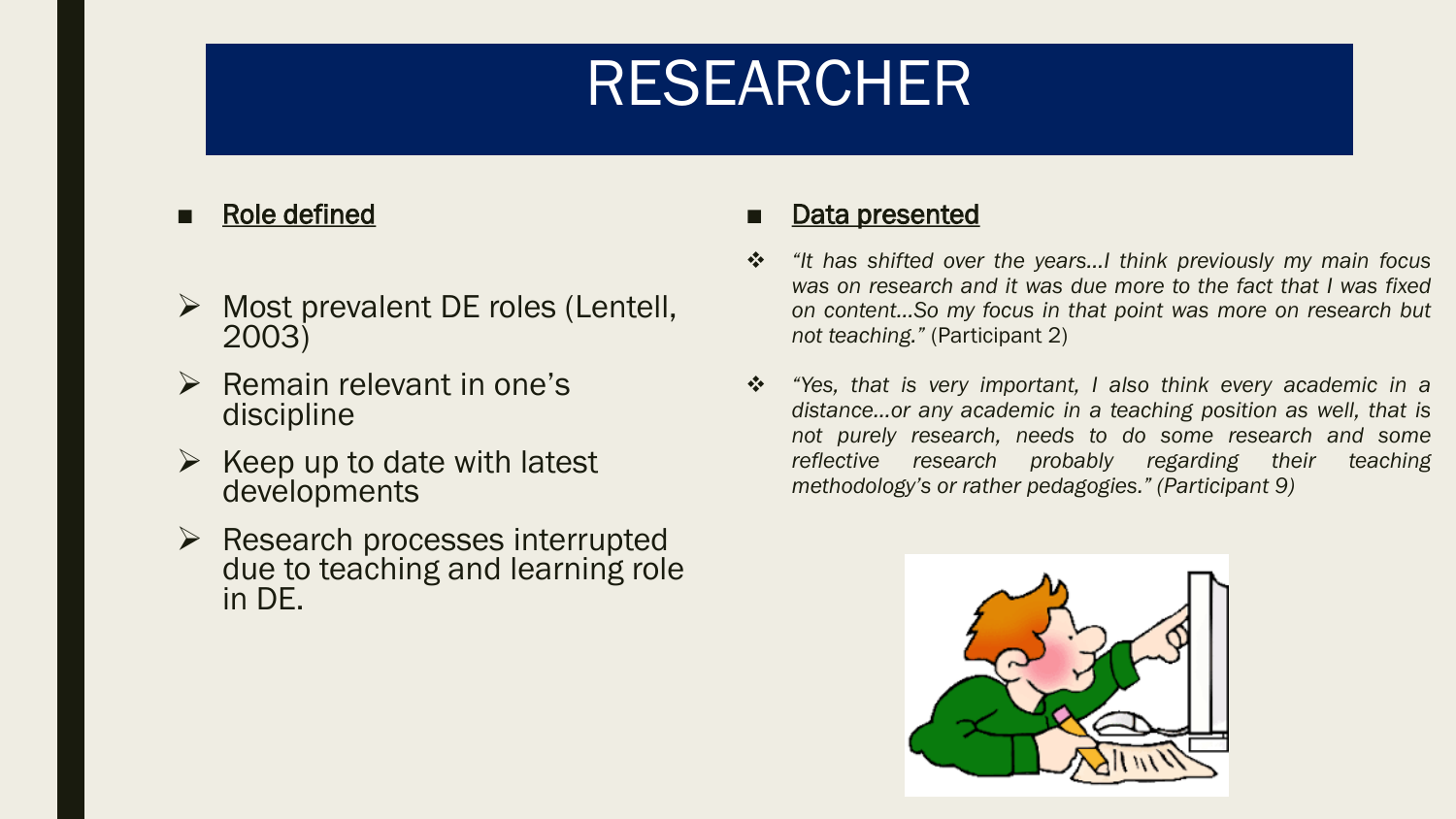# SELF-DIRECTEDNESS

#### ■ Role defined

- $\triangleright$  To teach oneself without guidance from others or support from the institution.
- $\triangleright$  Use of MOOCs and OER's to upskill within specialized field.
- $\triangleright$  Lack of time to upskill due to multiple roles on a daily basis

![](_page_21_Picture_5.jpeg)

- *"It speaks to your locus of control, yourself as locus of control, not your employer, yourself, you have to make it work."* (Participant 5)
- *"…learning from others and secondly becoming use to reading enough to learn what is available…steps to selfdirected learning. To know what I have to do to stay on top of things."* (Participant 1)
- *"Yes, there should be a need to continuously develop yourself and explore the tools available."* (Participant 2)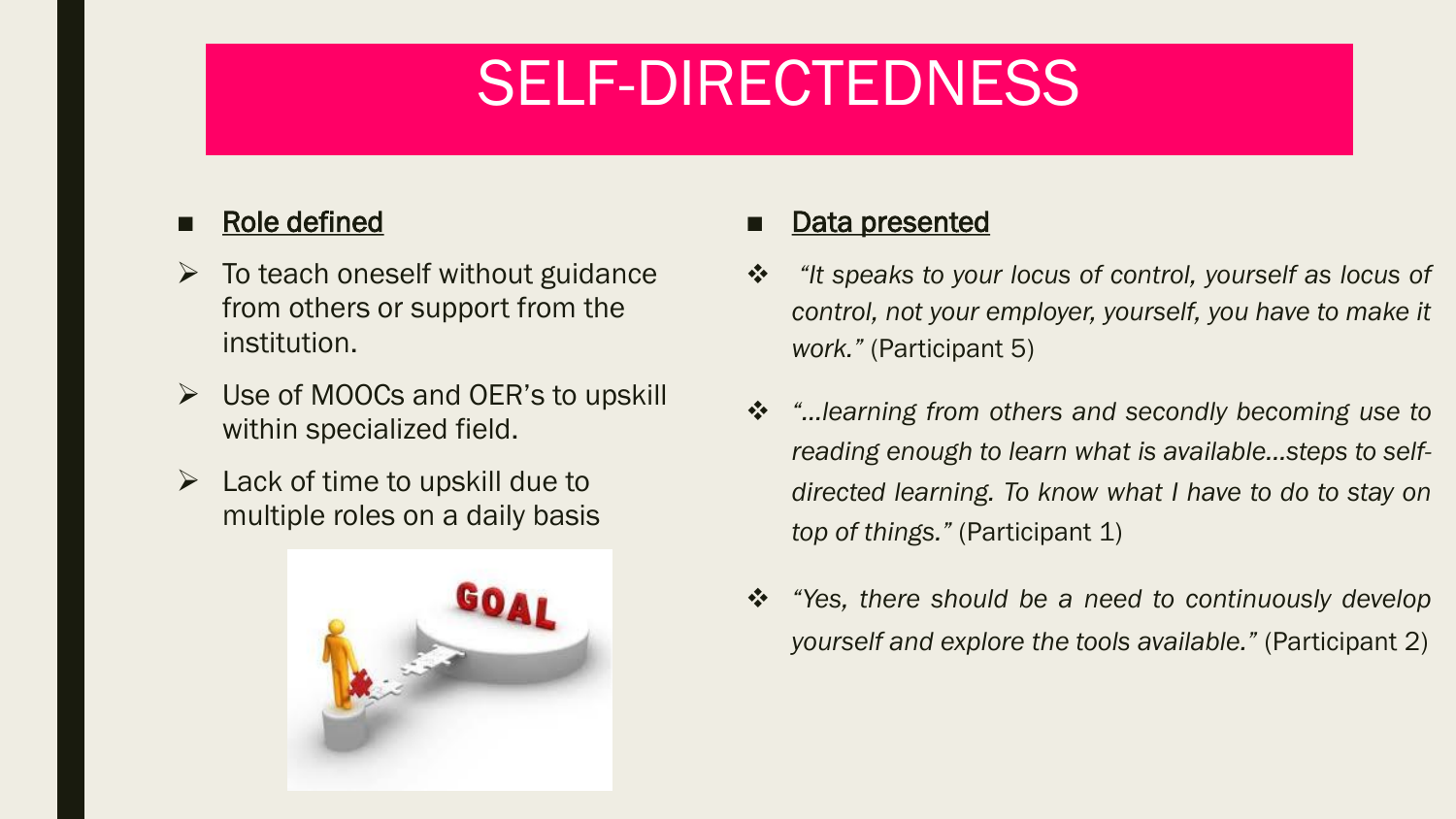![](_page_22_Figure_0.jpeg)

# TAKE HOME POINTS

- Competencies in technology and instructional design are going to play a more important role in the future
- Being a subject specialist remains a core competency
- Competencies as a researcher are central to academic and teaching staff
- Self-directedness and reflexive thinking will take on greater importance